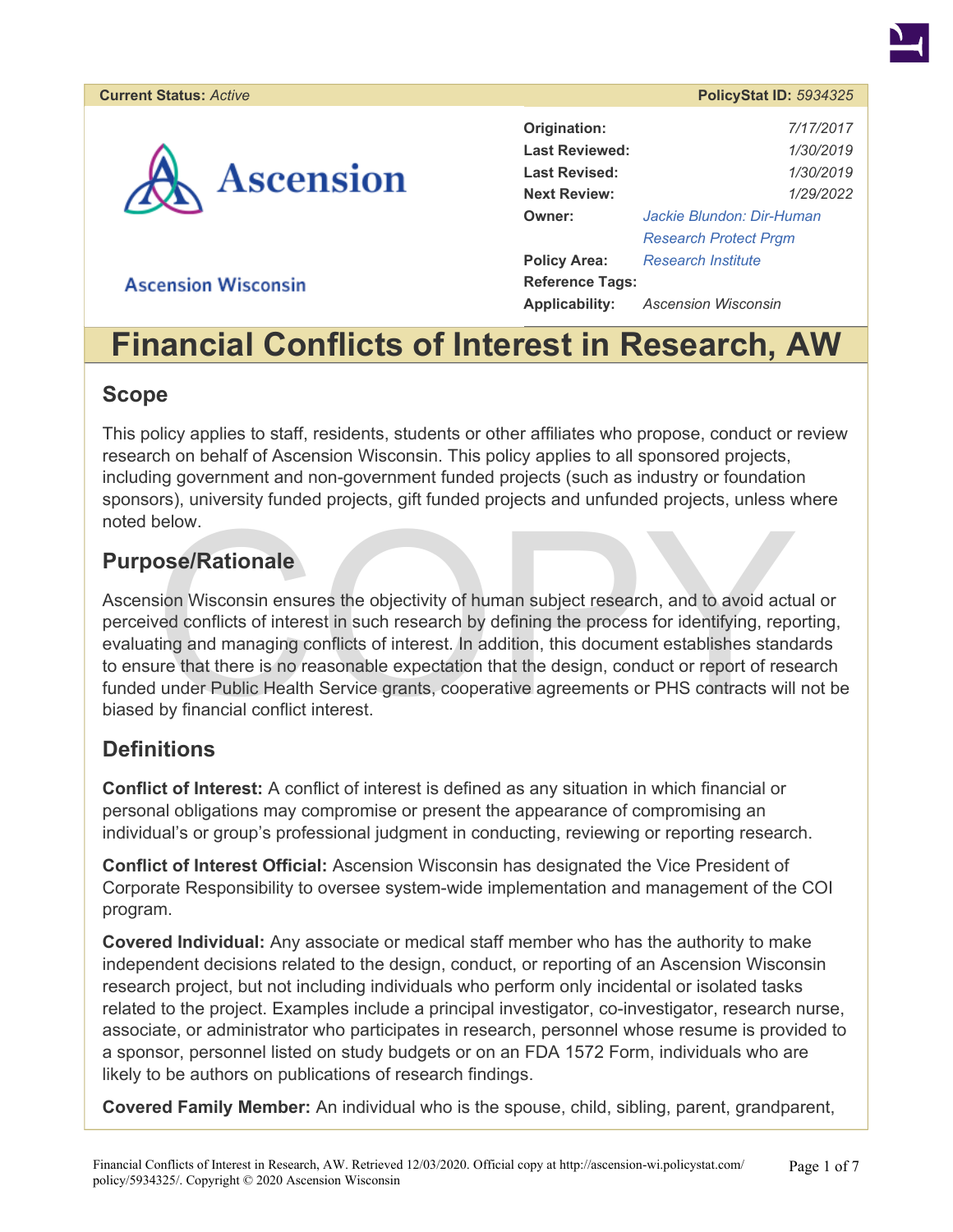great-grandparent,, grandchild, or great-grandchild, by blood, marriage, or adoption, of a Covered Individual. Please include other family members (such as cousins, nephews, aunts or uncles by blood, marriage, or adoption) if, in your judgment, your relationship is such that a transaction involving them may give rise to a potential conflict of interest for you.

**Financial Conflict of Interest (FCOI).** A Significant Financial Interest (SFI) that could directly and significantly affect the design, conduct, or reporting of research.

**Financial Conflict of Interest in Research Committee (FCOI-R Committee):** A person or persons appointed by the Institutional Official to provide an appropriate review of disclosed SFI(s), make a determination of the SFI relationship of the Covered Person and the research (reasonable belief of a FCOI) and devise an appropriate management plan for all instances in which a Conflict of Interest has been determined to exist. Ascension Wisconsin has designated the Director of Research Integrity and Protection and the Institutional review Board as FCOI-R committee members.

**Financial Interest.** Anything of monetary value, whether or not the value is readily ascertainable.

**Institutional Responsibilities.** A Covered Individual's professional responsibilities on behalf of Ascension Wisconsin, including, but not limited to, activities such as research, research consultation, teaching, professional practice, institutional committee membership, and or service on panels such as the IRB or Data and Safety Monitoring Boards.

**Significant Financial Interest (SFI).** A financial interest consisting of one or more of the following interests of a Covered Individual or Covered Family Member that reasonably appears to be related to the Covered Individual's institutional responsibilities:

Insultation, teaching, professional practice, institutional committee membership, and or solution and panels such as the IRB or Data and Safety Monitoring Boards.<br> **gnificant Financial Interest (SFI).** A financial interest • Funding and Compensation Payments for services (other than for conducting the research) from a sponsor funding the investigator or close relation's research, or any organization or individual having an economic interest in the research that total \$5000 or more when aggregated over a 12-month period.

These payments may include:

- paid authorship
- payments for lectures and similar public appearances
- honoraria
- payments for service on a board, advisory committee or review panel, including scientific or technical appointments, except as stated below
- consulting arrangements
- Equity Interests

A **private equity interest** (e.g., stocks, stock options or other ownership interests not publicly traded) in a research sponsor, or in a company having an economic interest in the research, regardless of the value of such equity interest.

A **publicly traded equity interest** of \$5000 or more (except when the ownership interest is maintained in an investment vehicle, such as mutual funds and retirement accounts where the investigator, research personnel or close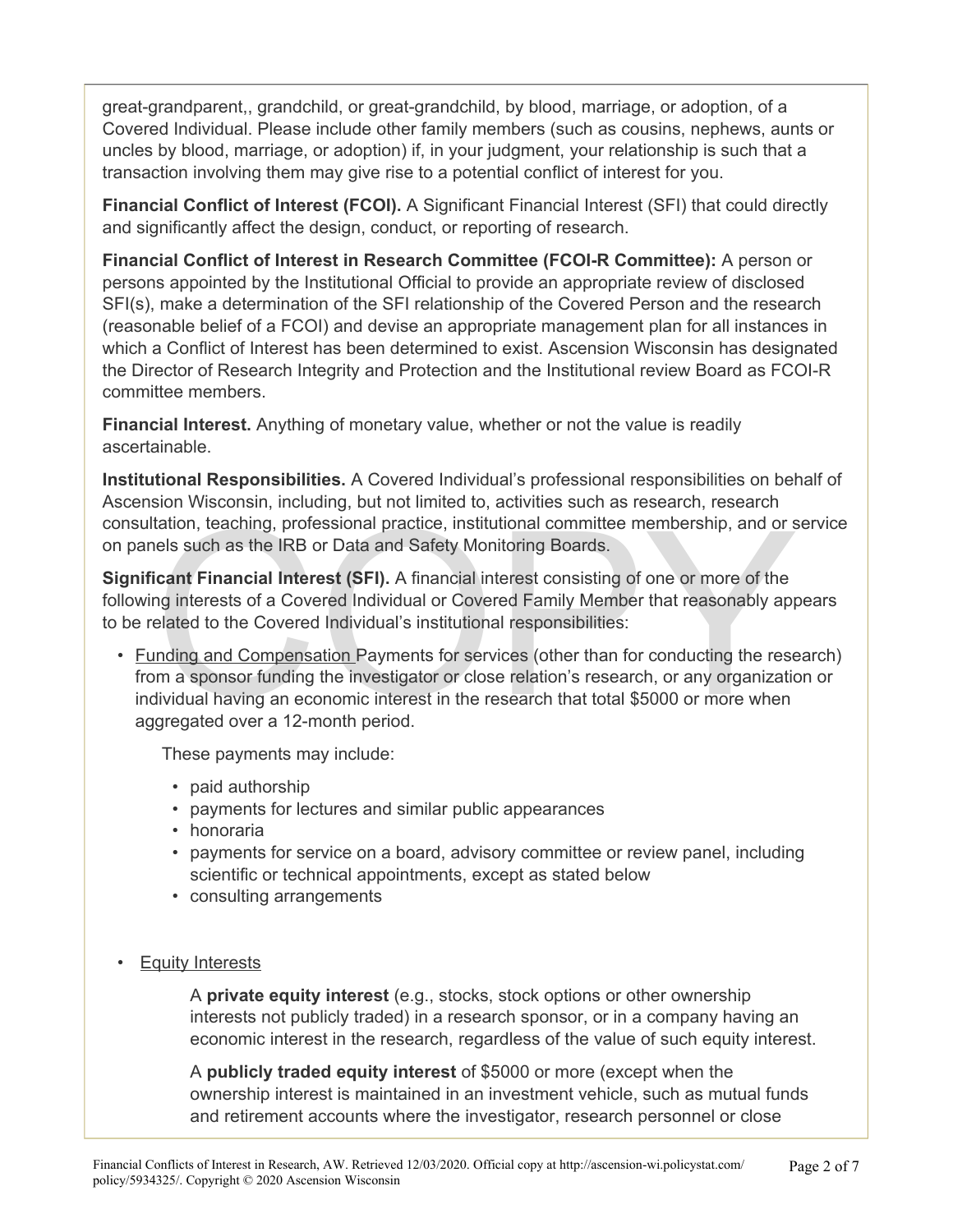relation does not directly control the investment decisions made) in a research sponsor or in a company having an economic interest in the research.

- Intellectual Property Rights and Interest Requires description of intellectual property rights held (e.g., patents, copyrights) and any agreements to share in royalties related to those rights including the amount and source of licensing or royalty income that a Covered Individual or covered family member received or had the right to receive in the 12 months preceding disclosure.
- Travel Sponsored travel or reimbursement of expenses associated with travel and provision of services that total \$5,000 or more over a 12-month period is also considered a conflict of interest to the extent the sponsorship/reimbursement is not reasonable. Unreasonable sponsored/reimbursed travel may include, for example, travel paid for or reimbursed for the investigator's family.
- Gifts The value and source of a single gift that exceeds \$5000 in value, or multiple gifts from a single entity that in aggregate exceed \$5000 in value, received in the 12 months preceding disclosure.
- Fiduciary Positions A fiduciary position held in a for-profit or nonprofit entity in the 12 months preceding disclosure, for which the individual received any form of remuneration for expenses.
- Other Any other financial interest that the Covered Individual believes conflicts with his or her ability to protect research subjects.
- Significant Financial Interest (SFI) does not include:
- penses.<br>
her Any other financial interest that the Covered Individual believes conflicts with his<br>
r ability to protect research subjects.<br>
spiricant Financial Interest (SFI) does not include:<br>
Salary, royalties, or other ◦ Salary, royalties, or other remuneration paid by Ascension to the Covered Individual if the Covered Individual is employed or otherwise appointed by Ascension Wisconsin, including intellectual property rights assigned to Ascension Wisconsin and agreements to share in royalties related to such rights
	- The following income from a Federal, state or local government agency, or an institution of higher education (20.U.S.C.1001(a))
		- **Income from seminars, lectures or teaching engagements sponsored by any of the** above.
		- **Income from service on advisory committees or review panels for any of the above.**
		- Travel reimbursed or sponsored by any of the above.
	- Income from investment vehicles, such as mutual funds and retirement accounts, as long as the Covered Individual does not directly control the investment decisions made in these vehicles

# **Policy**

N/A

## **Procedure**

#### A. **Responsibility of Covered Individuals**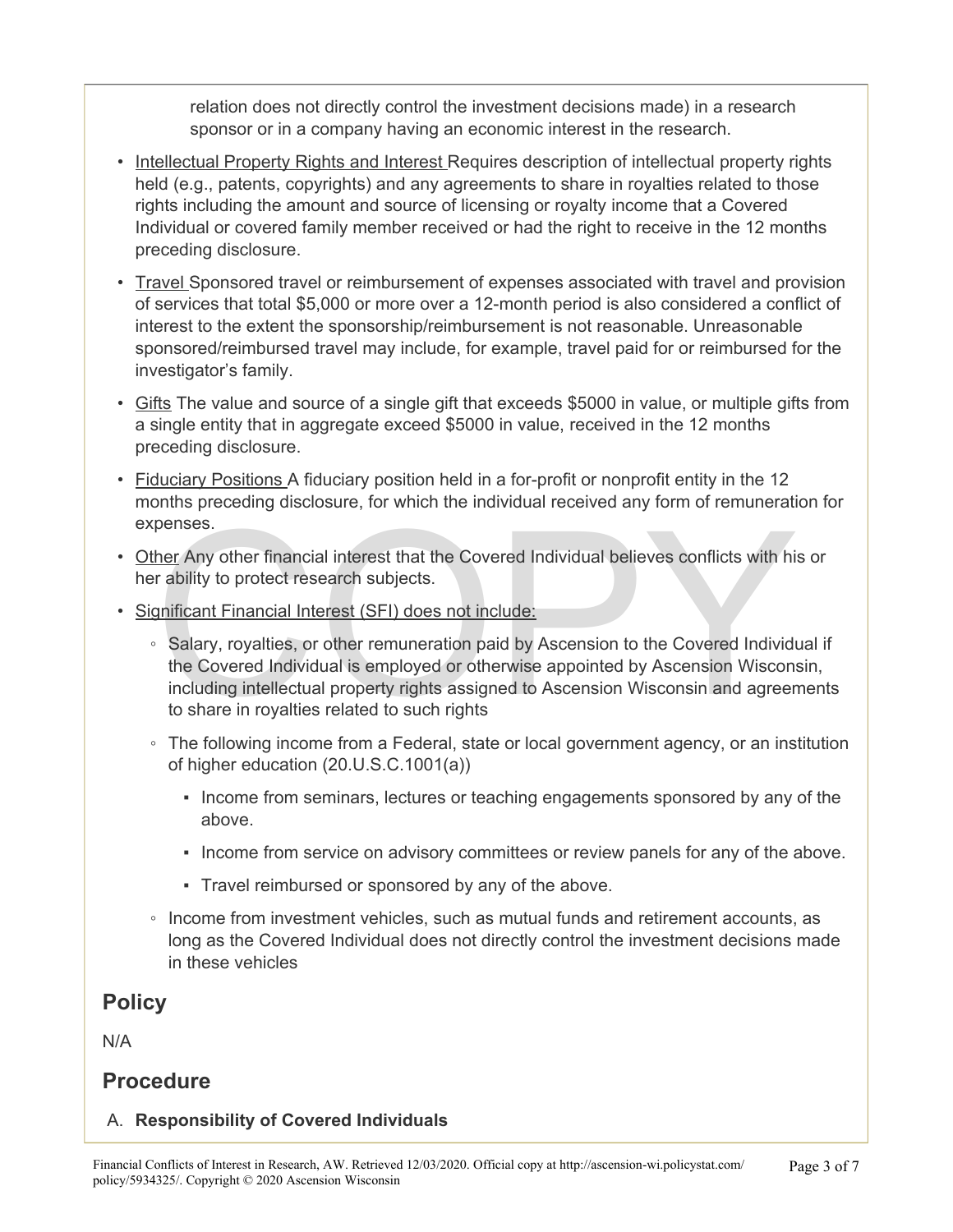- 1. Training. All Covered Individuals must complete general research conflict of interest training *prior to* engaging in research at Ascension Wisconsin and at least every three years thereafter, as part of the required human subject training requirements. Researchers working on studies required to meet Public Health Service (PHS) regulations also complete Financial Conflict of Interest specific training. In addition, training may be required when there is a change in institutional policies or there is a case of noncompliance.
- 2. Disclosure of Significant Financial Interests Related to Institutional Responsibilities.
	- a. Individuals who must complete a Financial Disclosure include:
		- All Covered Individuals listed on a funded research project
		- All Covered Individuals listed on a project where ther have a financial interest, regardless of funding
	- b. Individuals must complete the Financial Disclosure form:
		- before being involved in any funded research
		- annually not later than July 1;
		- before applying for PHS research funding; and
		- within 30 days of a new or updated Significant Financial Interest, when listed on PHS funded research.
- before applying for PHS research funding; and<br>
 within 30 days of a new or updated Significant Financial Interest, when lis<br>
on PHS funded research.<br>
All new or current Covered Individuals must submit required COI resea 3. All new or current Covered Individuals must submit required COI research disclosure, and the review and management process below must be complete, prior to involvement in any research-related activities.
- 4. All conflicts of interest in association with the human subjects research project under review must also be disclosed to the IRB as follows:
	- with the initial IRB submission application;
	- **Example 1** at the time of continuing review of the project on the Continuing Report From; and
	- Within 10 days of becoming aware of any previously undisclosed significant financial interest, Investigators must submit an amendment, with appropriate changes.

#### B. **Review Significant Financial Interests and Management of Financial Conflict**

- 1. The Institution's Conflict of Interest Official and FCOI-R Committee work together in considering whether a Covered Individual has a financial conflict in regard to human research and in the development and implementation of a plan to manage plan the conflict of interest.
- 2. The process for review and management financial disclosures is as follows:
	- a. Covered Individuals complete a Financial Disclosure Form.
	- b. Research Integrity and Protection (RI&P) staff review each Financial Disclosure Form, consulting with individuals and departments involved as necessary.
	- c. If a Significant Financial Interest (SFI) is disclosed, RI&P Staff will obtain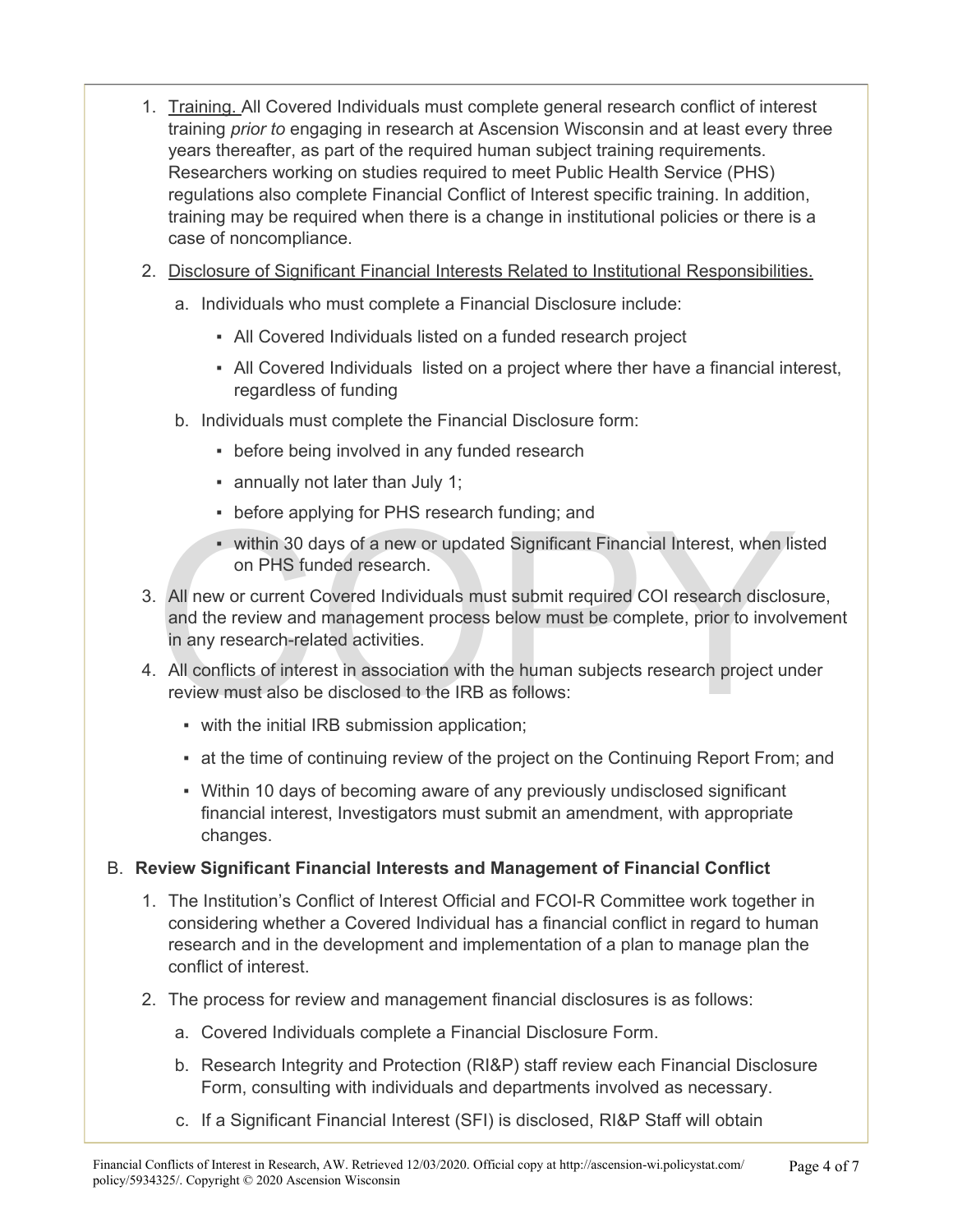information necessary to assess whether or not the SFI may be related to research and if related, whether or not the SFI may be a Financial Conflict of Interest (FCOI).

- d. A SFI may be considered a FCOI related to research if the SFI:
	- could directly and significantly affect the design, conduct or reporting of the research.
	- could be affected by the research or is in an entity whose financial interest appears to be affected by the research.
- 3. If RI&P staff assessment identifies there may be a FCOI, staff collaborates with the Conflict of Interest Official and other appropriate individuals to further assess and determine if a management plan is necessary.
- 4. If a financial or management conflict of interest exists that would reasonably appear to comprise objectivity of the research, a management plan will be proposed for ensuring research objectivity. Possible strategies include, but are not limited to:
	- Public disclosure of the FCOI when presenting or publishing the research
	- Disclosure of FCOI directly to potential research subject
	- Monitoring of research by independent reviewer
	- Modification of the research pla
	- Monitoring of research by independent reviewer<br>
	 Modification of the research pla<br>
	 Change of personnel or personnel responsibilities, or restriction of personnel<br>
	participation in all or a portion of the research<br>
	 R ▪ Change of personnel or personnel responsibilities, or restriction of personnel from participation in all or a portion of the research
		- Reduction or elimination of the financial interest
		- Severance of relationships that create financial conflicts
- 5. The IRB will review the proposed management plan and has authority to:
	- add provisions to the management plan if deemed necessary for the protection of human subjects;
	- table the research project pending review and approval of the Conflict of Interest Institutional Official;
	- decide whether the financial interest and management plan, are adequate to allow the human research to be approved.
- 6. The Conflict of Interest Institutional Official grants final approval for the management plan.
- 7. Each person conducting research under a management plan is responsible for fully and promptly complying with the plan. The management plan will specify who is responsible for monitoring ongoing compliance with the plan.

#### C. **Review of conflicts of interest disclosed after IRB approval of research**

When an existing Covered Individual discloses a new SFI the review process described above will be initiated within 60 days. If a FCOI exists, a management plan will be implemented. If necessary, additional interim measures may be implemented to manage the SFI between the date of disclosure and completion of the review.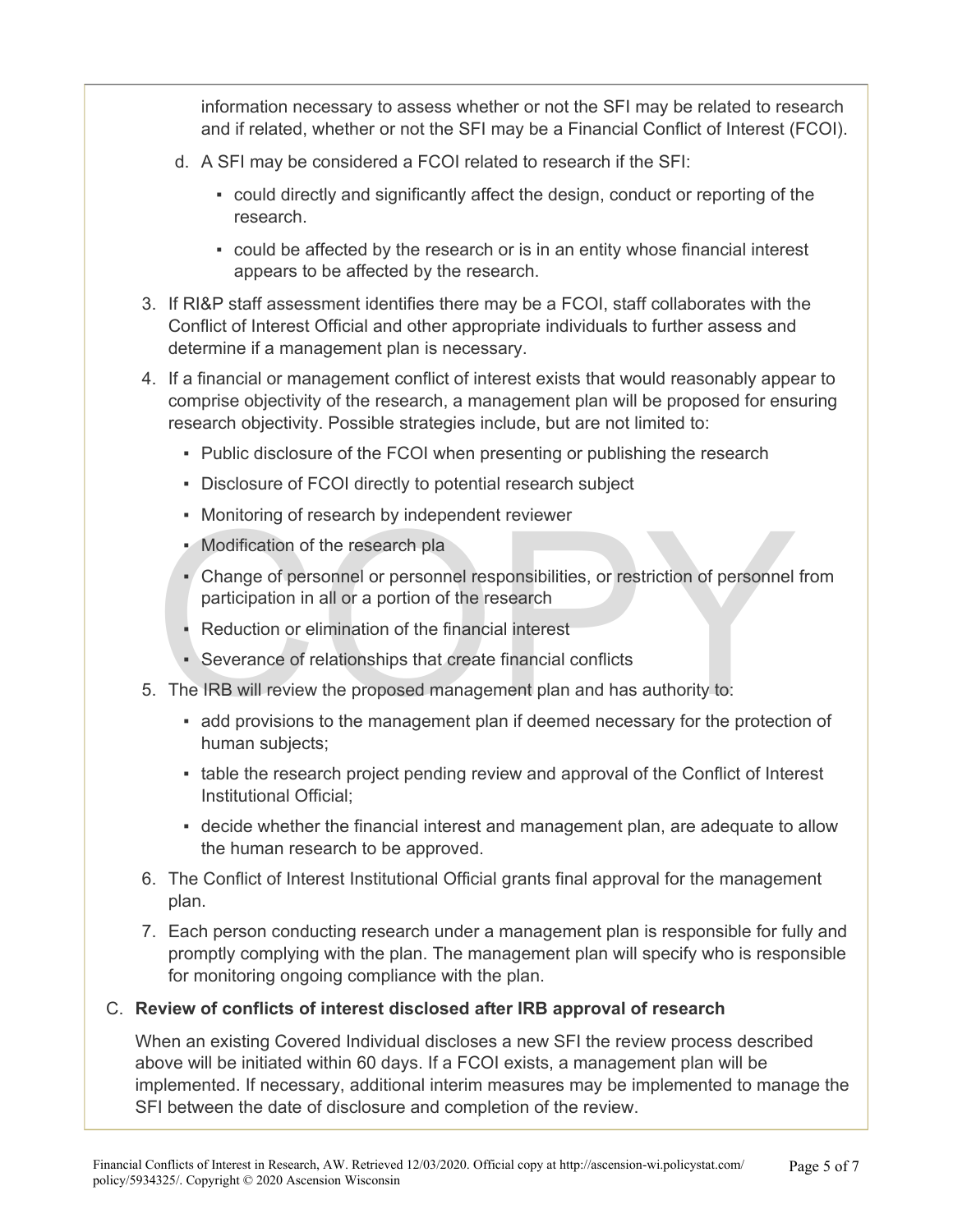#### D. **Additional Considerations for Research that is PHS Supported**

- 1. Report Financial Conflicts of Interest to PHS-Sponsoring Agency. Prior to Ascension Wisconsin expenditure of any PHS funds, a FCOI report will be sent to the relevant sponsoring agency. Any subsequent FCOI identified for an ongoing study will be reported to the relevant sponsoring agency within 60 days. Annual FCOI reports will be sent to update the sponsoring agency on the status of a previously reported FCOI and any changes to the management plan. FCOI reports will include information required by federal regulations (42 CFR 50.605(b)(3) & 94 CFR 94.5(b)(3).
- 2. Public Accessibility. This policy is publically accessible on the Ascension Wisconsin Research Conflict of Interest web site. Information regarding current FCOIs related to PHS-funded research will also be publicly accessible. The Ascension Wisconsin Research Conflict of Interest website will include instructions for requesting such information. A written response will be provided to the requestor within five business days. (42 CFR 50.605(a)(5)).
- railure by the institution to review or manage such an FCOI; or railure by the<br>Investigator to comply with a FCOI management plan, the Institution shall, within<br>days of the Institution's determination of noncompliance, com 3. FCOI Not Identified or Managed in a Timely Manner. Whenever a FCOI is not identified or managed in a timely manner, including failure by the Investigator to disclose a significant financial interest that is determined by the Institution to constitute an FCOI; failure by the Institution to review or manage such an FCOI; or failure by the Investigator to comply with a FCOI management plan, the Institution shall, within 120 days of the Institution's determination of noncompliance, complete a retrospective review of the Investigator's activities and the PHS-funded research project to determine whether any PHS-funded research, or portion thereof, conducted during the time period of the noncompliance, was biased in the design, conduct, or reporting of such research. (42 CRF 50.605 (a)(3)).
- 4. **Additional Information.** Additional information regarding requirements for FCOI in PHS funded research can be found in 42 CFR Part 50, Subpart F - Promoting Objectivity in Research.

#### E. **Records**

- 1. All Financial Disclosure Forms, records of review and action under this policy, and management plans will be retained for the longer of at least three years after:
	- The date of creation;
	- The date of termination or completion of a research award contract, or the submission of the final expenditures report, for research identified in a disclosure statement; or
	- **The date of final resolution for any investigation, audit, or similar action involving** the records.
	- This information is confidential and available only to pertinent Ascension Wisconsin personnel.

#### F. **Enforcement**

Failure of Covered Individuals or the institution to comply with this policy will be referred to the Conflict of Interest Official for review. The Conflict of Interest Official may consult with